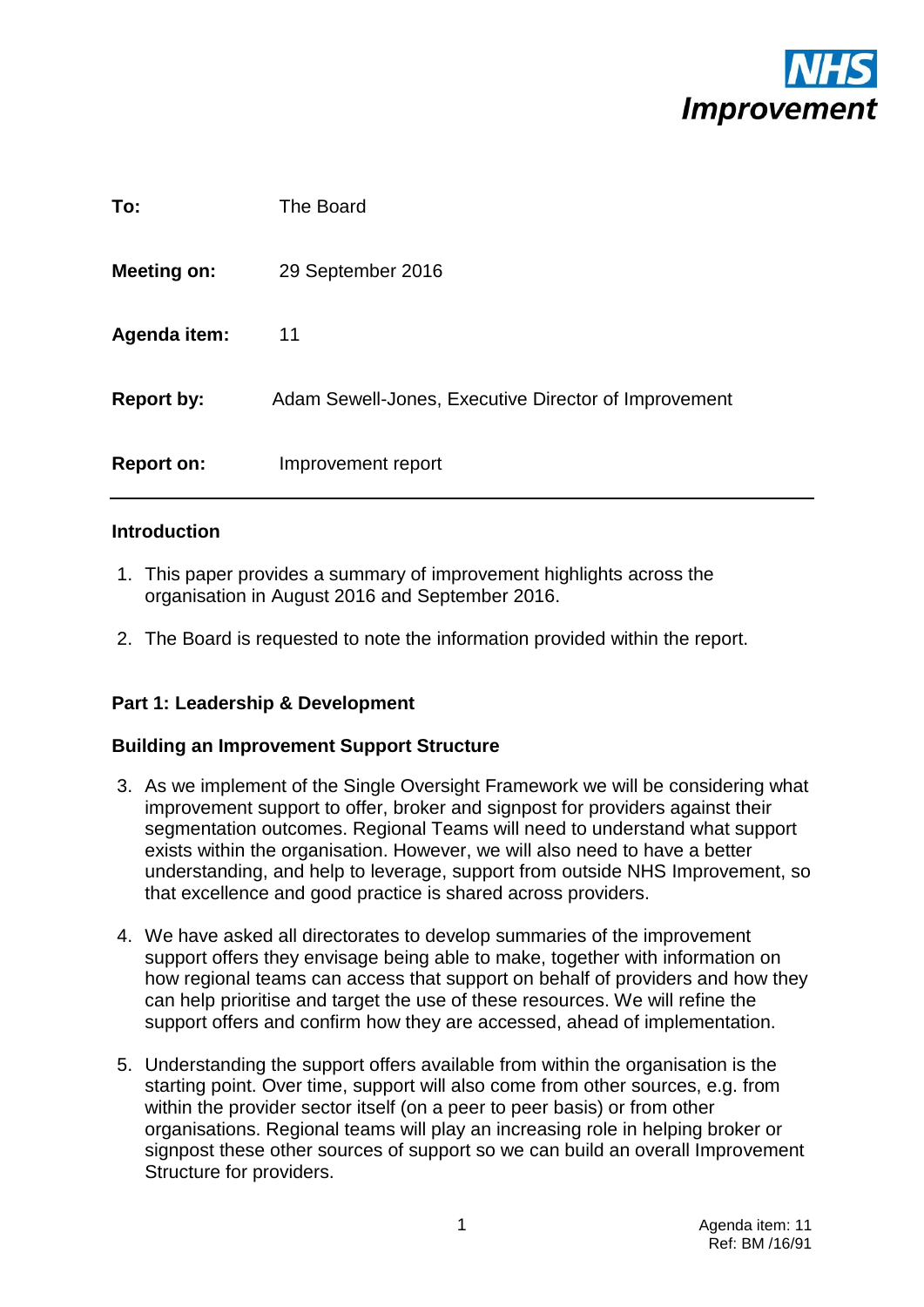# **Well-led Framework**

- 4. NHS Improvement and CQC have agreed to commence a joint project to create as far as possible a single framework and approach that updates both the Well-Led framework, published by Monitor in 2014, and the Well-Led domain of the CQC assessment regime.
- 5. The project aims to:
	- Increase clarity for providers around the definition and expectations of good leadership, culture and governance by using a shared, evidence based framework and approach that reduces the regulatory burden
	- Make providers' experience of regulation by NHS Improvement CQC more joined up through a greater alignment of NHS Improvement and CQC's ways of working
	- Improve provider performance and patient care through leadership and governance because we are responding to user feedback and the latest evidence on leadership and governance.
	- Improve access to the development support providers want and need.
- 6. We are aiming to jointly consult with CQC on updates to the definition of Well-Led in December 2016, and launch the new framework in 2017/18.

## **National Improvement and Leadership Development Strategic Framework**

- 7. NHS Improvement and Health Education England are jointly managing the development of this framework on behalf of the National Leadership Development and Improvement Board, of which the Department of Health (DH) and its Arm's Length Bodies are members.
- 8. The aim of the work overall is to enable cultures at every level of the NHS where people have the leadership, tools and support they need to improve care, health outcomes, value for money and feel pride and joy in their work.
- 9. The framework will initiate programmes of work covering:
	- a. updating the NHS' leadership development programmes;
	- b. reviewing curricula for professions;
	- c. managing talent consistently at all levels;
	- d. bringing improvement principles into regulation;
	- e. mainstreaming improvement skills;
	- f. making knowledge and expertise more accessible; and
	- g. changing regulatory conversations.
- 10.The framework is due to be launched in October 2016 as the first part of a wider, adaptive campaign to create the conditions which allow compassionate and inclusive leadership to flourish everywhere in the NHS. It is the start of a great change in the way we work together to meet the challenge of ensuring the health and well-being of all of those in our communities.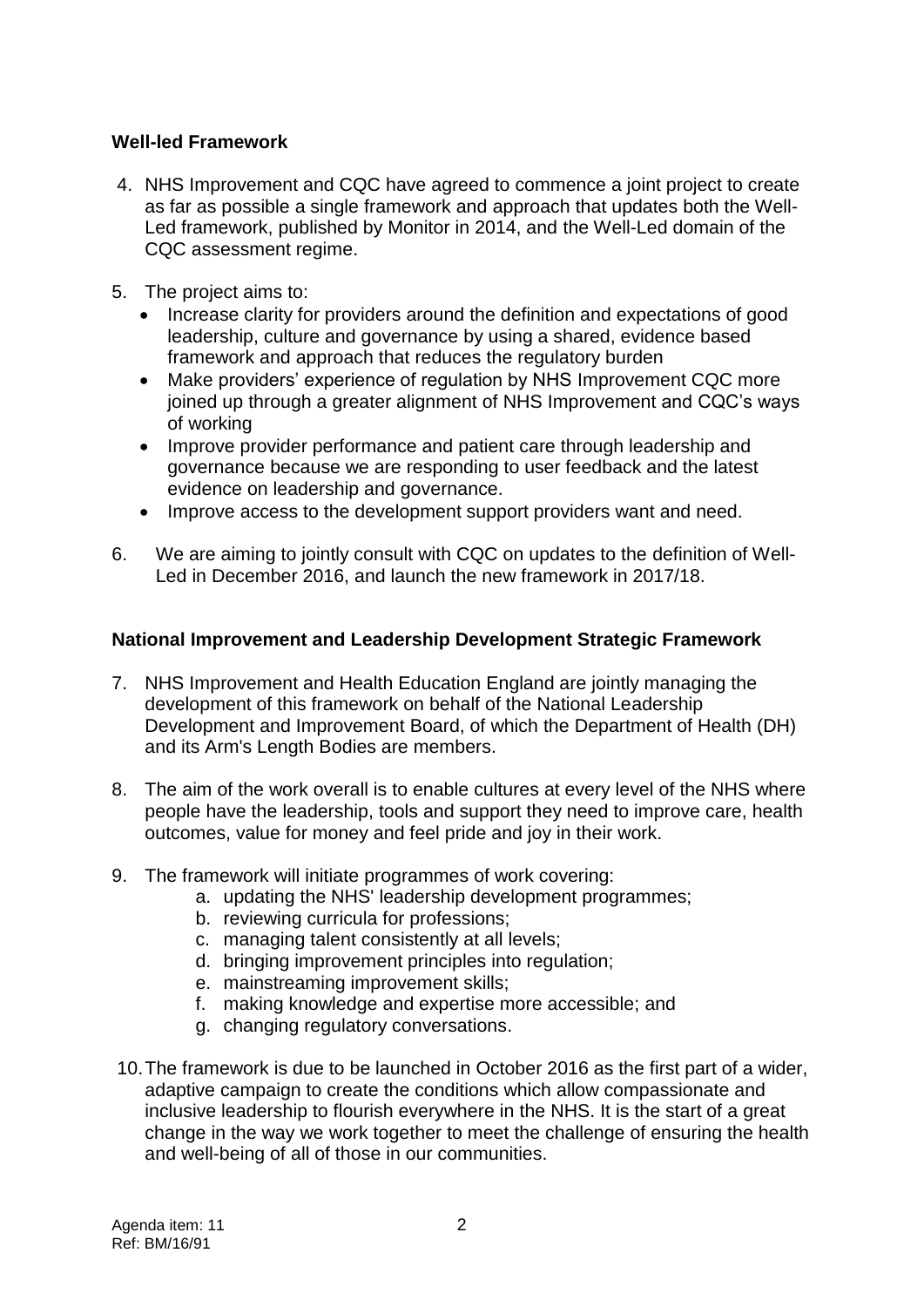## **Culture and Leadership Programme**

11.The Leadership & Quality Improvement Team, working with The King's Fund and the Centre for Creative Leadership, have completed the first phase of the Culture and Leadership Programme that started in October 2015. This means that there are now resources freely available to providers in the NHS, based on Prof Michael West's academic work on collective leadership, that helps them to understand aspects of culture and leadership that can be addressed through leadership strategies. The resources were launched at Expo on 8 September 2016 and have been welcomed as a useful contribution to long-term capability building for the service. Work on phase two of the programme has started including the potential to use the tools across a local system.

## **Advancing Change and Transformation (ACT) Academy**

- 12. The recruitment drive for the ACT Academy 'transformational change through system leadership' programme has proved successful and applications have been received from senior teams spanning all areas of health and social care. Applications from these systems actively engaged in transformational change across organisational boundaries have now been assessed by members of the ACT Academy faculty and the total numbers of delegates could be as high as 136 (with a maximum of eight participants per team).
- 13. Quality, Service Improvement and Redesign (QSIR) College participants have now taken their exams and experienced the intensive QSIR Practitioner demonstration workshops which form part of this innovative development programme, which aims to skill them up to deliver the QSIR programme and spread quality improvement skills to cohorts of staff within their own organisation or health system.

## **Faculty of Improvement**

14. The 'year of intensive improvement' support is under-way and the first focus for the year is on building patient voice and experience into improvement work and sharing good practice in this area. A small group of experienced patient leaders have been commissioned by the Faculty to support the development of NHS Improvement's approach to patient engagement and co-production. The group's proposed model includes the development of a 'Patient and Carer Partners Network' to support, coach and mentor a wider group of patient leaders to influence local service improvement work.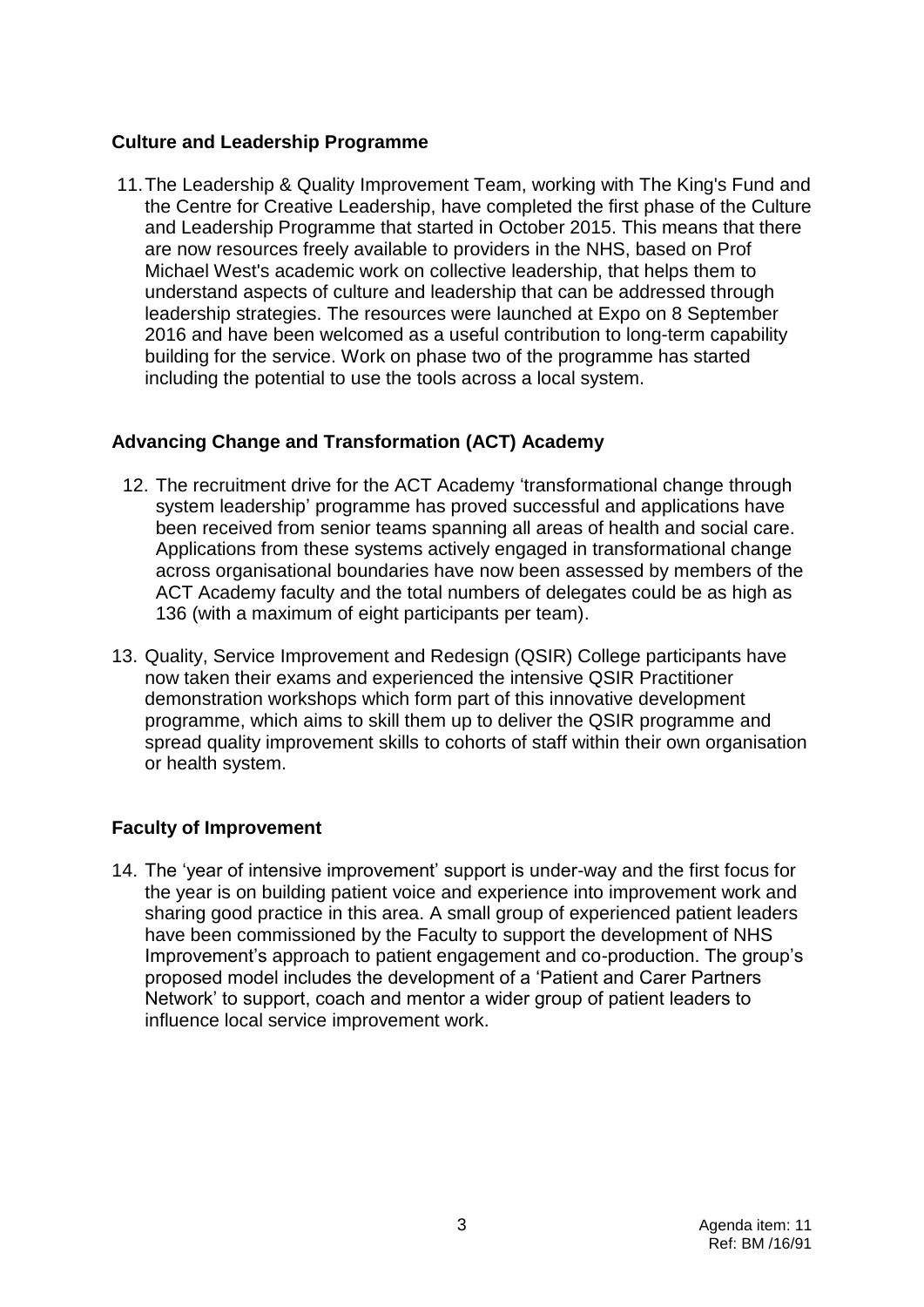# **Part 2: Operational Improvement**

#### **Digital Outpatients**

15.The Digital Outpatients programme aims to help NHS providers to accelerate work to digitise outpatients services, supporting the sharing of best practice and unblocking barriers to uptake. The next phase of this work is to hold regional digital innovation sessions with interested trusts, including training on Agile methodologies, and facilitated by expert designers, who will 'walk through' chosen outpatient journeys to identify potential for digital alternatives. We will then select one project from each region to take forward and rapidly develop a solution with external technology partners.

## **Operational productivity**

- 16.Over the summer, the Operational Productivity Directorate have had three compartments – Estates and Facilities, Hospital Pharmacy and Medicines and Nursing and Midwifery dashboard - go live on the Model Hospital portal, which the 136 acute non-specialists trusts can access. The portal now has more than 1,400 users, predominantly from acute trusts, and supports them to identify what good looks like and where their performance sits in comparison to other trusts. We have hosted a series of webinars for heads of nursing, ward managers, E&F managers and chief pharmacists to understand the metrics in their compartments and how they can use the data to start improvements on the ground.
- 17.We are currently supporting all trusts and the 44 Sustainability and Transformation Plan (STP) footprints to consolidate their back office functions and pathology services. We have set up two separate engagement support teams, made up of pathology and back office experts, who have started to analyse the two-page submissions STP footprint produced at the end of July to gauge the level of support required by each. Initial conversations with all STP leads have been scheduled over the next two weeks and templates to collect data on back office and on pathology services will be shared with all trusts week week-commencing 5 September 2016. The data, expected to be returned by the end of September, will be analysed and used by the engagement support teams to help STP footprints finalise their business cases for consolidation and will be used as the first cut of metrics for the Model Hospital portal.

## **Safer staffing**

18.In July, the Nursing Directorate successfully published the updated National Quality Board (NQB) improvement resource 'Supporting NHS providers to deliver the right staff, with the right skills, in the right place and time'.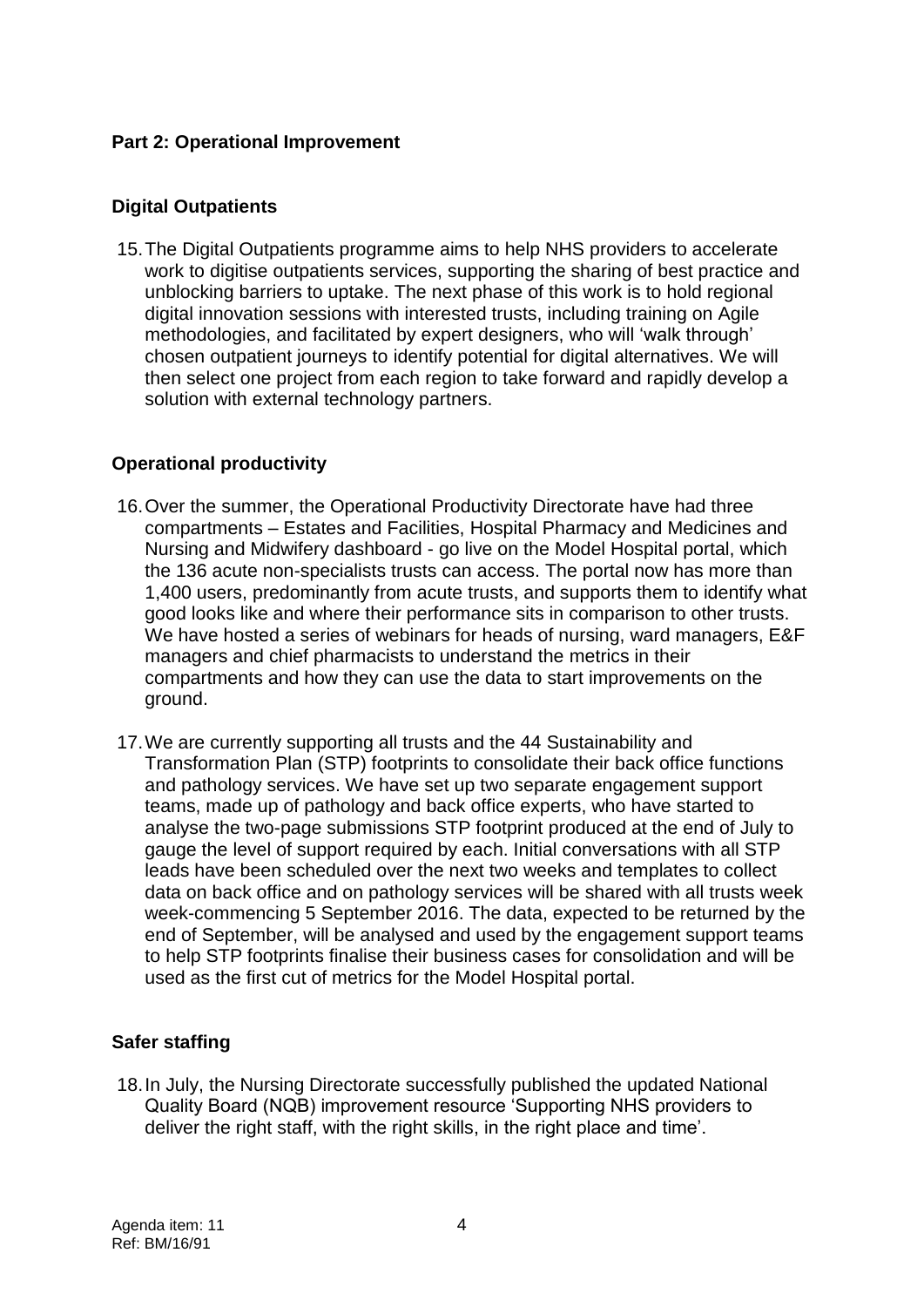- 19.At the National Quality Board meeting in July, a revised governance structure for this national work programme was agreed, including a steering group of senior ALB leads, who will provide oversight, clear decision making, and consistent messaging on safe staffing to the system, as the setting-specific resources are progressed in the coming months. The first meeting of the steering group is due to take place in October to assure the scope and content of the acute inpatient safe staffing improvement resource, ahead of wider engagement with the sector on this draft publication
- 20.We anticipate engaging on a further three draft improvement resources by December. The objective of the programme is to create an identifiable suite of setting- specific improvement resources for NHS providers, which are based on the safe staffing expectations set out in the recently published NQB safe sustainable and productive staffing improvement resource.

#### **Infection, Prevention & Control**

- 21. In April this year the Nursing Directorate launched an infection, prevention and control rapid improvement programme for 20 providers. The aim of the programme is to improve patient care and experience and reduce the prevalence of hospital acquired infections. This programme also adopts the Institute for Healthcare Improvement methodology to enable trusts to test small scale, measurable changes in a small area (e.g. 2 wards).
- 22. In this collaborative we have encouraged trusts to select the area for their improvement work, and each trust has selected a project that is pertinent and relevant to the needs of the trust. The programme is now in its final stage, with the final event on 8th September. Due to the focus of the programme the financial impact of the improvement work is difficult to measure – however there have been many quality improvements seen in terms of the process for receiving and diagnosing patients and responding/treating them accordingly.
- 23. Initial data also shows an improvement in hand hygiene compliance, cleaning scores and there have not been any CDI or MRSA outbreaks on the selected wards during the course of the programme.